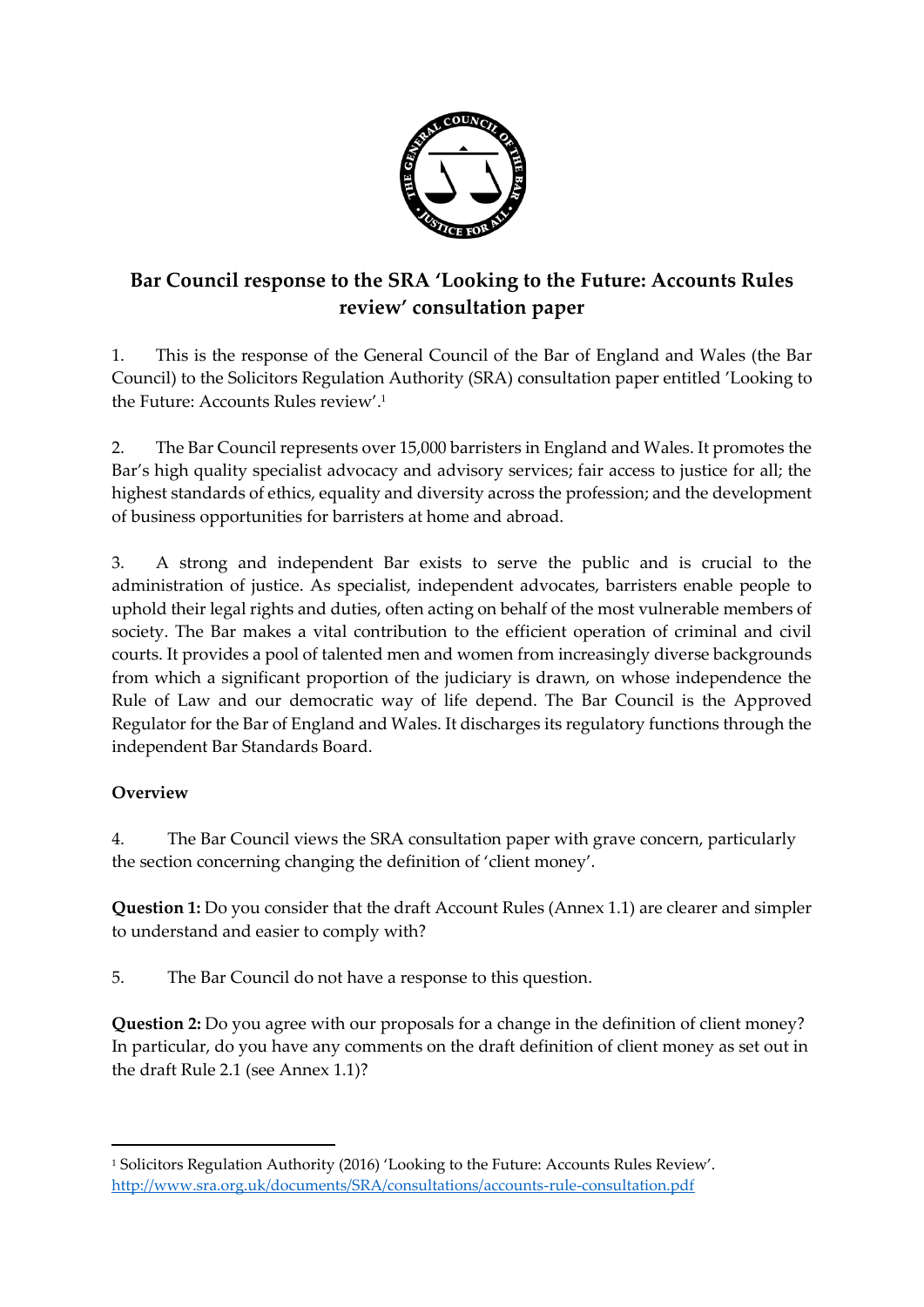6. The Bar Council views with grave concern the proposed change to the definition of 'client money'. That concern is based on four reasons:

- The proposal relies on too narrow a conception of what is in the best interests of the client.
- The factual basis of its analysis of the process of paying counsel (and other third parties) is significantly incomplete.
- It over-estimates the effectiveness of the protection currently given to the treatment of professional disbursements by the existing Solicitors Accounts Rules (notably Rule 17.1).
- The proposal replaces a clear and useful rule in the existing SAR with a less clear duty set out in another document - the proposed new Code of Conduct.

#### **The proposed change and its rationale**

7. The change proposed under draft SAR 2.1 involves excluding from that definition 'payments to third parties for which you [i.e. firms of solicitors] are liable'. Paragraph 16 of the Consultation Paper ('the Paper') explains that examples of those third parties include counsel.<sup>2</sup>

8. The rationale for the change, explained at paragraphs 18 to 25, is not easy to understand. It is apparently based on the distinction between the existing rules' treatment of fees paid in advance (which are client money) and fixed or agreed fees (which are not). The Paper notes that Multi-Disciplinary Practices regulated by the ICAEW as well as by the SRA have 'issues' - which are not spelt out - because ICAEW rules do not treat fees paid in advance as client money.<sup>3</sup> The Paper says that 'money paid for all fees and disbursements for which the solicitor is liable (for example counsel fees)' should be treated as the firm's money,<sup>4</sup> that keeping a separate client account just for these payments adds to a firm's costs, $^5$  and that the existing rules 'may encourage or normalise the business practice of requiring consumers [i.e. clients] to pay in advance for services and before the costs have been calculated'.<sup>6</sup>

9. The Paper regards the level of protection currently applied to payment of fees in advance under the existing Accounts Rules as 'significant'. The purpose of that protection is acknowledged: 'It ensures that this money is kept separate from the firm's money and in the event of the firm's insolvency is capable of being returned back to the client if the work has not been done (by the appointed insolvency practitioner or through use of [SRA] intervention powers.'<sup>7</sup> Payment by credit card is identified as a way for clients to take advantage of protections in consumer legislation which mean that 'we [the SRA] can safely reduce the current high levels of consumer protection provided in relation to fees paid in advance.' <sup>8</sup>

<sup>2</sup> Together with experts and couriers.

<sup>3</sup> At para 18.

<sup>4</sup> See para 7, second bullet point.

<sup>5</sup> See para 23.

<sup>6</sup> See para 24.

<sup>7</sup> Para 23.

<sup>8</sup> See para 25.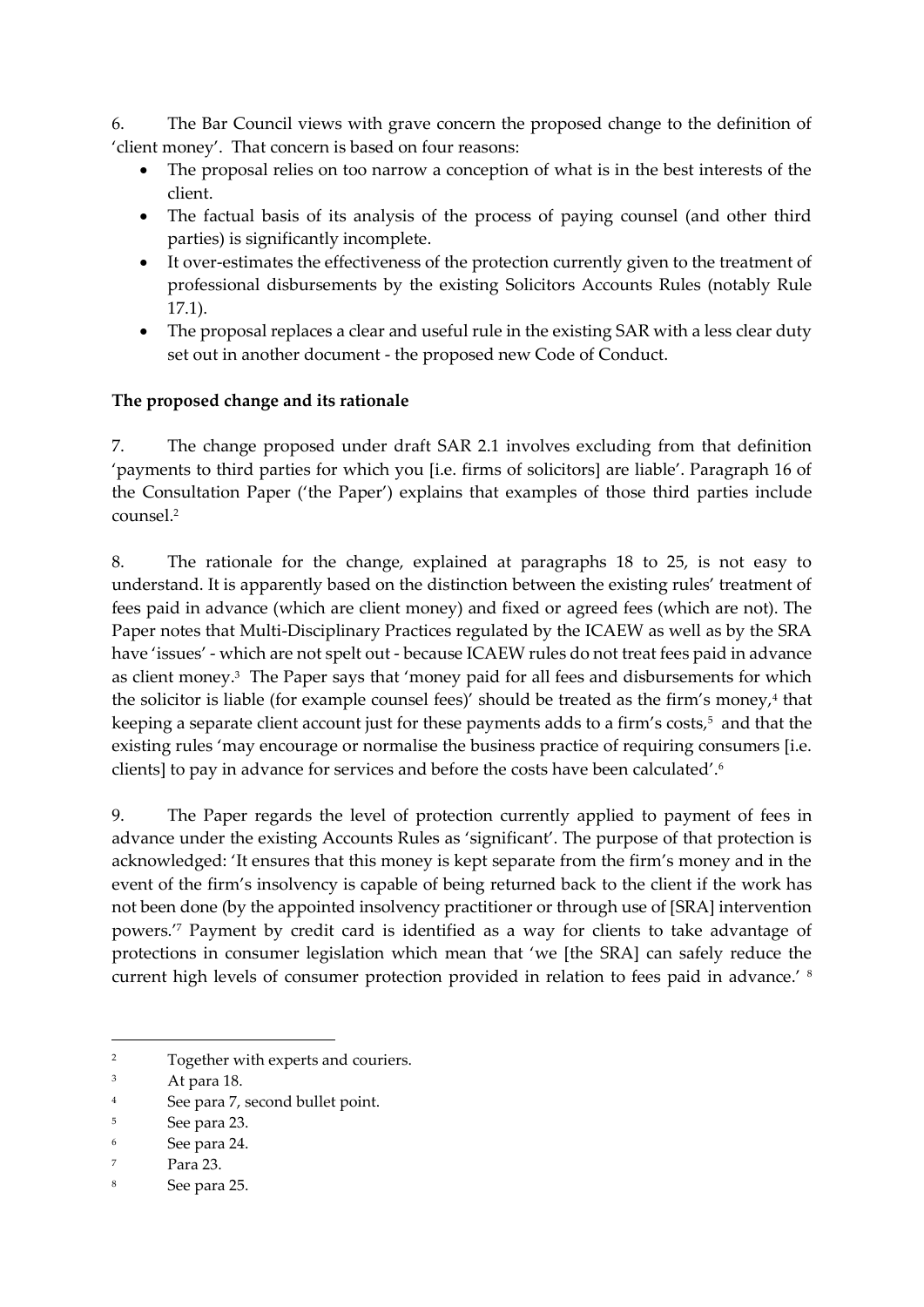Where the paid-for work is not completed and payments were not made by credit card, then the client still has access to redress through the Legal Ombudsman.<sup>9</sup>

10. The effect of reduced protection for counsel is dealt with at paragraphs 27, 28 and 32. The SRA's approach is that 'payments for professional services for which the firm is liable should ... be treated as any other liability of the firm'. <sup>10</sup> The Paper accepts that 'the proposal removes some protections for those other than the clients (for example counsel and other experts)'.<sup>11</sup> However, it does not regard that removal of protection as significant. 'We consider that these risks in relation to payments for which the solicitor is liable are adequately addressed through clear duties to act in the client's best interests.'<sup>12</sup> These duties are apparently those identified earlier in the Paper<sup>13</sup> as forming part of the draft Code of Conduct: '[4.1] You properly account to clients for any financial benefit you receive as a result of their instructions; [4.2] You safeguard money and assets entrusted to you by clients and others.' The Paper explains how these duties are to be complied with in practice: 'We would therefore expect (a) sufficient accounting records of transactions kept by the firm including client transactions through the firm's business accounts; (b) firms to comply with the standards required in respect of giving adequate cost information, delivering bills, and returning any surplus costs or money promptly.' <sup>14</sup>

11. The SRA's Impact Assessment Note accompanying the consultation discusses how professionals may respond to the proposed change in definition of client money. 'Many professionals will have engaged with firms previously when providing their services and will be in a better position to negotiate their terms of business. These terms, in our view, should not be determined by us and reflected in the Accounts Rules.' <sup>15</sup>

## **The best interests of the client**

12. A significant number of client instructions will involve not only the solicitor but other third party professionals, including counsel, other lawyers and experts. They will need to work with the solicitor in order to achieve an outcome in the best interests of the client. The process is necessarily collaborative and dependent on trust. Confidence that the solicitor will comply promptly with the intended purpose of a payment made by or on behalf of a client is essential for the client. Confidence that payment will be made by the client to the solicitor, and then promptly by the solicitor to the third party, is essential for the third party. Where a solicitor is instructing third party professionals on behalf of a client, he is in effect creating and leading a team. He has a particular responsibility within that team, which its other members do not have, for handling the client's money and dealing with payments from the client to counsel and others. The team is unlikely to achieve the best outcome for the client if the solicitor is freed from the mandatory requirements of rule 17.1 and where his attitude to

- <sup>11</sup> Para 32.
- <sup>12</sup> Para 32.
- <sup>13</sup> At para 10
- <sup>14</sup> Para 32.

<sup>9</sup> Para 30.

<sup>10</sup> Para 28.

<sup>15</sup> See Impact Assessment Note at para 19.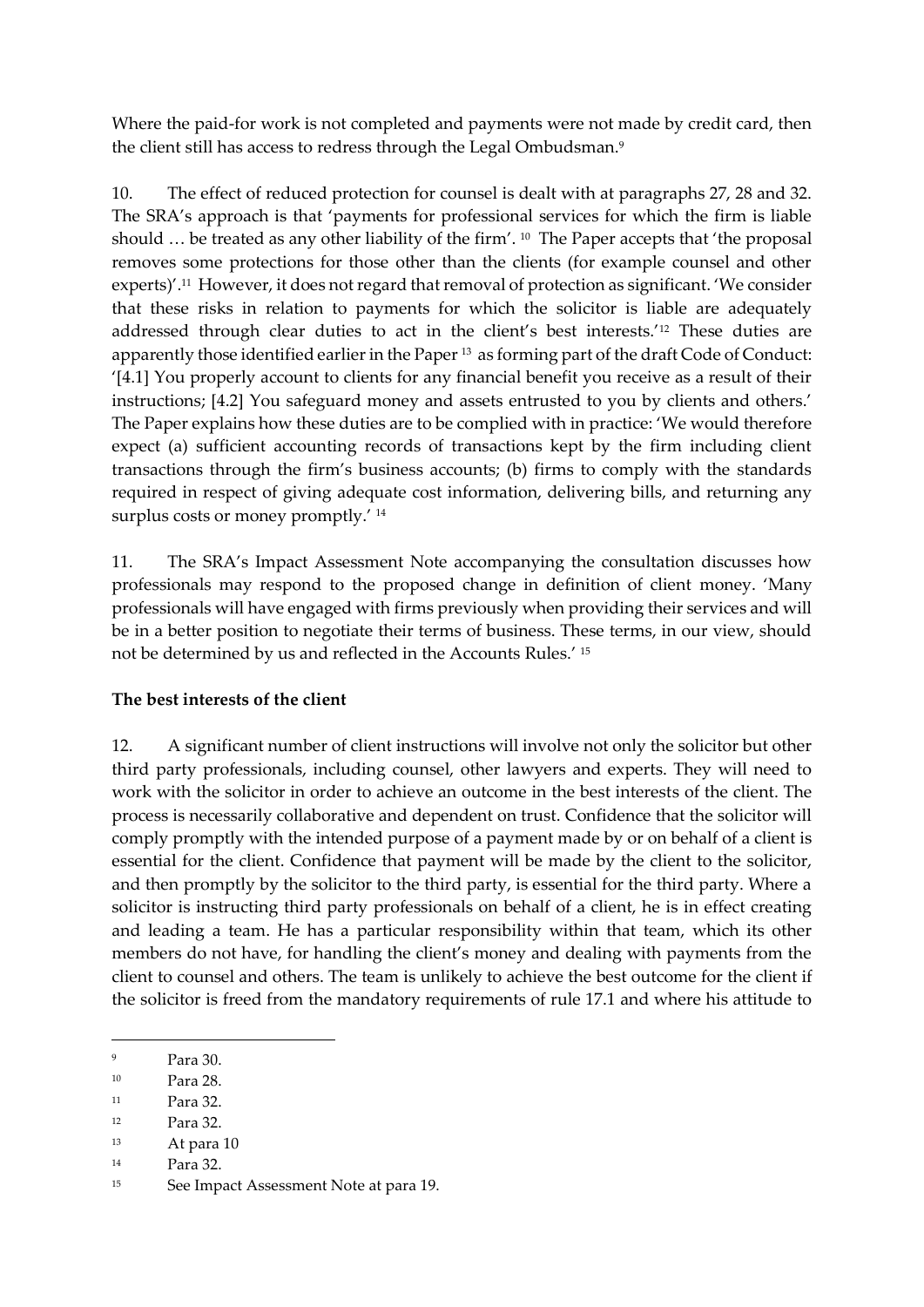paying professional disbursements properly due to third party members of the team is based on the SRA-endorsed approach described at paragraph 28 of the Paper: 'payments for professional services for which the firm is liable should in our view be treated as any other liability of the firm.'

#### **The proposal is founded on an inadequate appreciation of the facts**

13. Both the discussion in the Paper and in the Consumer Protection Analysis (at Consultation Annexe 1.4) focus on the position where solicitors ask for payment of counsel fees in advance while ignoring the position in relation to billing and payment of fees for work which counsel has *already* done. Although it is standard practice for solicitors to require clients to pay monies on account in advance of work being done, in a large number (and perhaps the majority) of cases involving counsel it is necessary for counsel to carry out work further to that originally covered by the initial payment on account. This can happen for any number of reasons. When drafting or advising, there may be further instructions or documents than those originally available, or further points may arise that need to be dealt with. In proceedings, where the work necessary will always need to respond to whatever points may be taken by other parties or by the court, the scope of work may ultimately be very different and significantly expanded in scope from what was originally contemplated. Despite the best efforts of rule-makers and judges, hearings get adjourned or overrun. Very often, and perhaps more often than not, the deadlines within which further work needs to be done do not allow for calculation of future fees and requests for and receipt of payments in advance.

14. The consequence of this is that in many cases a very significant part of counsel's fees is billed, at a level calculated on the basis of earlier agreement, after the work has been done. Counsel's clerk prepares a fee note which goes to the solicitor, and the solicitor issues a bill for professional disbursements in respect of counsel's fees which is sent to the client. Although the solicitor may properly issue a bill that covers both costs (i.e. his fees) and disbursements (e.g. counsel's fees), the circumstances of payment will show whether the client's intended purpose in making the payment was to pay some or all of the solicitor's costs or counsel's fees or expert's fees or other disbursements.

15. The solicitor's presentation of a bill to a client for counsel's fees will normally amount to a representation or warranty that the client's payment of such fees will be used to pay counsel. Any failure by the solicitor to do that will be a breach of the representation or warranty as well as a failure to comply with the instructions of the client. If, because counsel's fees and other disbursements are no longer regarded as client money, the client's payment of those fees and disbursements goes into an office account where it reduces the overdraft and where the balance is not sufficient to pay counsel at once or for some time, the solicitor will be unable to act in accordance with his representation or warranty and will be unable to carry out the client's instructions. The distinction under the current SAR between office money and client money, and the requirement to operate an office account and a client account, are necessary and sensible. They work in the best interests of the client and serve to uphold the solicitor's integrity and the reputation of the profession. The removal of counsel's fees from this process appears illogical and should not be done without compelling reason.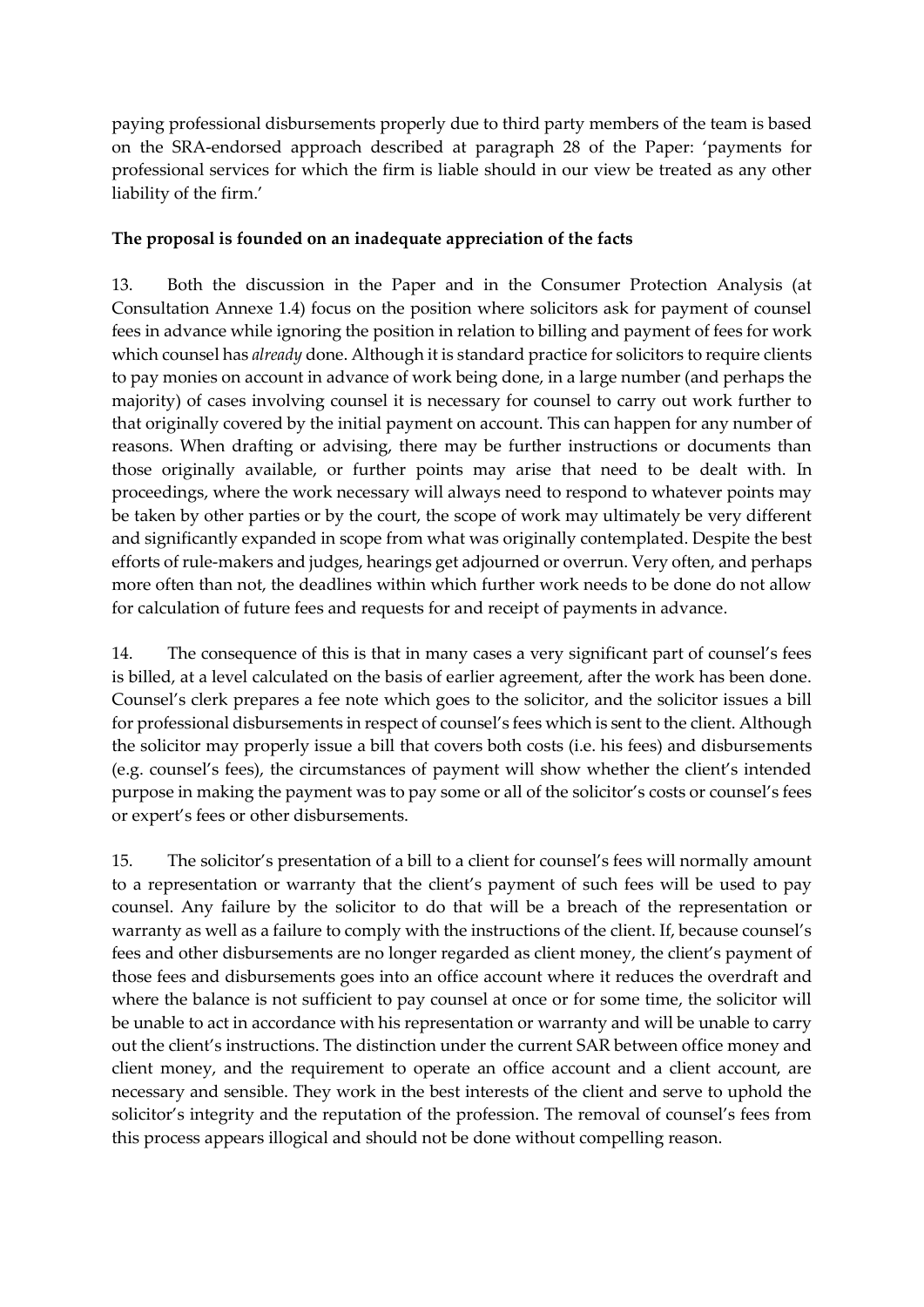**The protection currently given to the treatment of counsel's fees and professional disbursements by the existing Solicitors Accounts Rules.** 

#### 16. The existing SAR (August 2016 edition) provide:

#### *Rule 17: Receipt and transfer of costs*

*17.1 When you receive money paid in full or part settlement of your bill (or other notification of costs) you must follow one of the following five options:*

- *(a) determine the composition of the payment without delay, and deal with the money accordingly:*
- *(i) if the sum comprises office money and/or out-of-scope money only, it must be placed in an office account;*
- *(ii) if the sum comprises only client money, the entire sum must be placed in a client account;*
- *(iii) if the sum includes both office money and client money, or client money and out-ofscope money, or client money, out-of-scope money and office money, you must follow rule 18 (receipt of mixed payments); or*
- *(b) ascertain that the payment comprises only office money and/or out-of-scope money, and/or client money in the form of professional disbursements incurred but not yet paid, and deal with the payment as follows:*
- *(i) place the entire sum in an office account at a bank or building society branch (or head office) in England and Wales; and*
- *(ii) by the end of the second working day following receipt, either pay any unpaid professional disbursement, or transfer a sum for its settlement to a client account; or*
- *(c) pay the entire sum into a client account (regardless of its composition), and transfer any office money and/or out-of-scope money out of the client account within 14 days of receipt……; or*
- *(d) on receipt of costs from the Legal aid Agency, follow the option in rule 19.1(b)…*

17. The intended effect of Rule 17 (and Rule 18) is to ring-fence client money so that it is placed at once, or no later than the end of the second working day after receipt (Rule 17.1(b)), into client account for onward payment to the party – whether counsel, other lawyer or expert – to whom it is due. That was the client's intended purpose in making the payment in response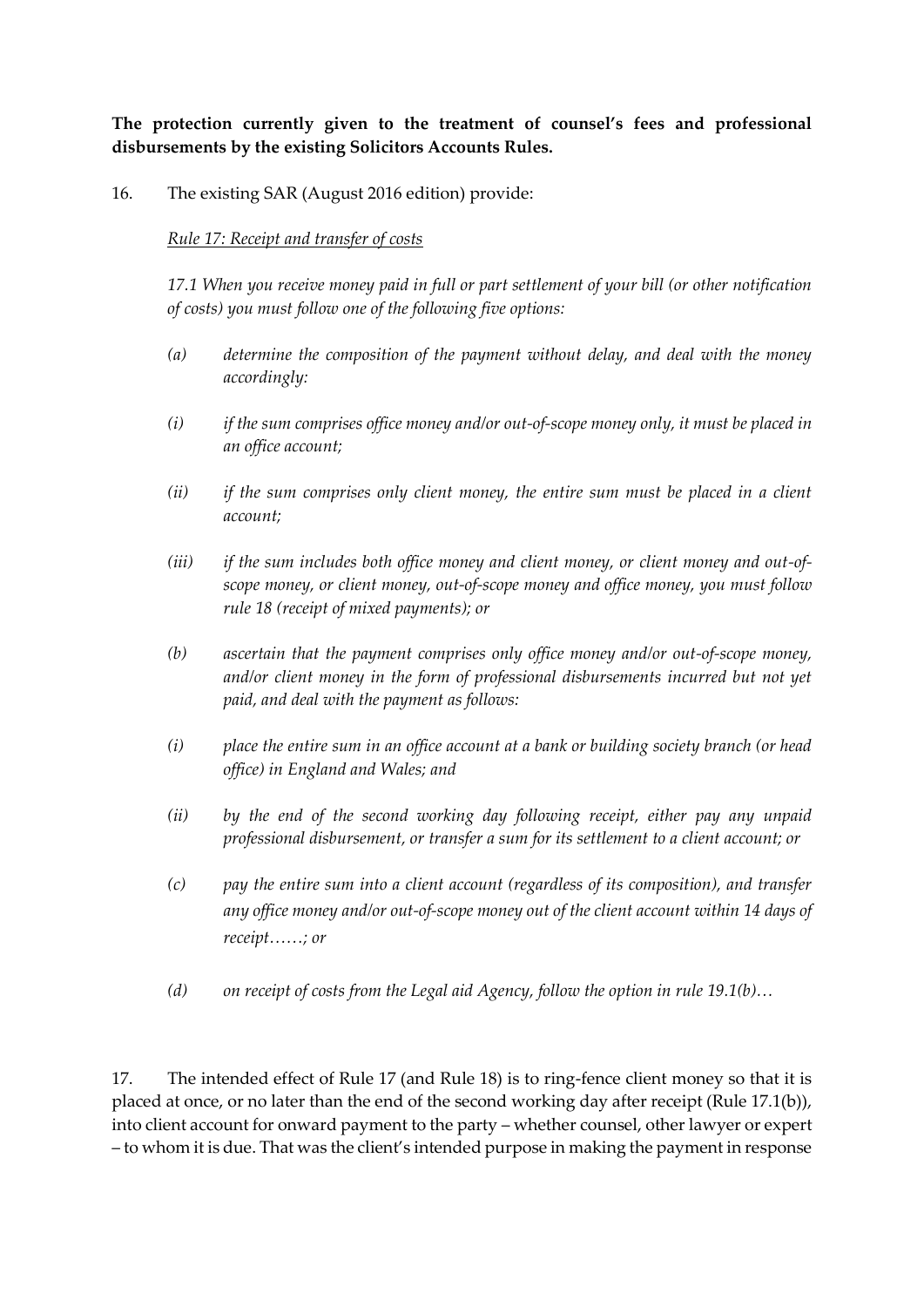to a solicitor's bill for costs and disbursements, including professional disbursements yet to be paid.

18. Commenting on the operation of Rule 17.1(b) and compliance with it, the authors of *The Solicitor's Handbook 2015* say this:

"It is a well-known but wholly improper practice in such circumstances to credit the whole sum to office account and to withhold payment of the unpaid disbursements so that the office overdraft is reduced by the amount owed to counsel and others, possibly many thousands or tens of thousands of pounds." 16

19. Given the description of this practice and the reference to it in *The Solicitor's Handbook*, which carries the imprimatur of The Law Society, it is surprising that the Paper has no discussion of it. Conduct of this nature not only delays payment to counsel and other third parties but can, if the firm becomes insolvent, prevent such payment being made at all. That defeats the intended purpose of the client in making the payment and limits the scope and level of recovery by counsel or the third party to the payment of a dividend calculated by the liquidator, trustee or insolvency practitioner at the end of the administration of the insolvency and after deduction of the fees charged for the administration. Unlike the client, counsel has no recourse to the Legal Ombudsman for compensation; and the client (having no contractual liability to counsel) cannot approach the Legal Ombudsman for compensation which he can then pass on to counsel.

20. There is, equally, no discussion of how widespread is the incidence of firms' insolvency in circumstances where fees due to counsel are outstanding, either where those fees or part of them have earlier been paid by the client to the now-insolvent firm or where they still remain to be paid at the time the insolvency begins. In principle, the insolvency practitioner should pursue the client for any fees unpaid by the client and there should be no loss to counsel. It is certainly the case that counsel have lost and continue to lose fees as a result of firms' insolvency. Anecdotal evidence <sup>17</sup> suggests that the losses may be considerable and may happen on a regular basis.

21. Further research about these matters would be useful and should be undertaken by the SRA and the Bar Council to provide an informed basis for discussion. Pending the outcome of that research, the conclusion must be that while Rule 17.1 is not difficult to understand and apply, there are evident limitations on the protection it confers on counsel (and experts) for payment of fees for work already done.

22. There is no good case for diluting that protection by excluding counsels' fees from the definition of client money. The exclusion will mean that future protection will rely on a Code of Conduct duty instead of a clear mandatory rule in the SAR. The operation of the duty may be open to doubt where the SRA as regulator is saying that payments for professional services

1

<sup>16</sup> At p.125. The authors are Andrew Hopper QC and Gregory Treverton-Jones QC. As at the time of writing, the 2015 Handbook appears to be the most recent edition.

Several instances of loss due to insolvency are known to the Bar Council's Remuneration Committee.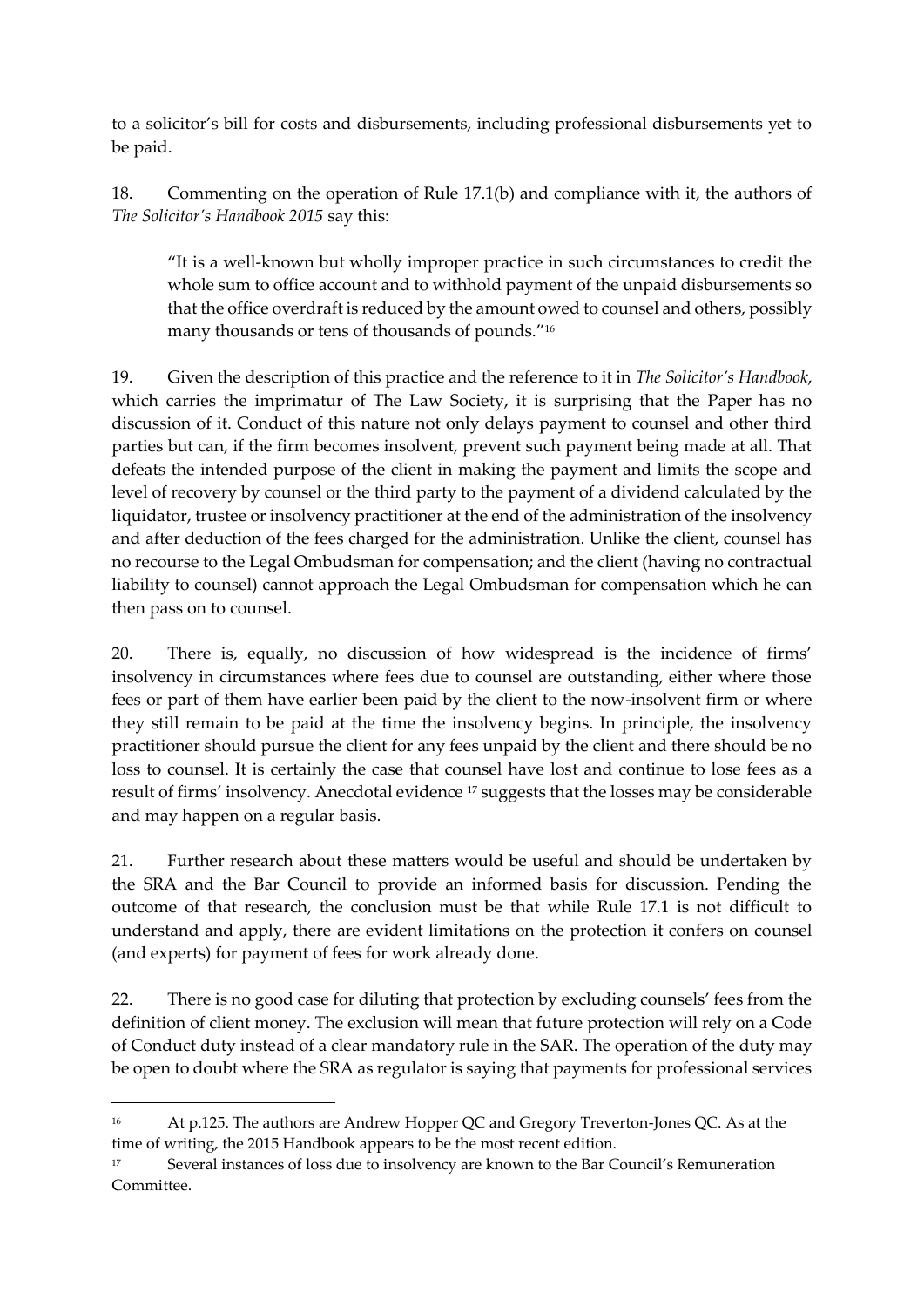for which a firm is liable should be treated in the same way as any other liability of the firm. One possible consequence of exclusion is foreshadowed at paragraph 19 of the SRA's Impact Assessment Note:<sup>18</sup> that counsel will need to re-negotiate their contractual terms with solicitors.

# **LAA payments and SAR Rule 19**

23. The Bar Council notes the statement at paragraph 45 of the Paper that the SRA is discussing with the Legal Aid Agency to determine whether Rule 19 of the existing SAR can be safely dispensed with relating to LAA payments.

24. Rule 19.1(b) is engaged when the circumstances described in rule 17.1(d) arise  $-$  i.e. when the solicitor receives a payment of costs from the LAA. Rule 19.1 provides:

*"Two special dispensations apply to payments (other than regular payments) from the Legal Aid Agency:*

- *(a) An advance payment, which may include client money, may be placed in an office account, provided the Legal Aid Agency instructs in writing that this may be done.*
- *(b) A payment for costs (interim and/or final) may be paid into an office account at a bank or building society branch (or head office) in England and Wales, regardless of whether it consists wholly of office money, or is mixed with client money in the form of:*
	- *(i) advance payments for fees or disbursements; or*
	- *(ii) money for unpaid professional disbursements; provided all money for payment of disbursements is transferred to a client account (or the disbursements paid) within 14 days of receipt."*

25. The current Rule 19 provisions therefore allow for LAA payments for counsel's unpaid fees to be paid into an office account provided that the element of it comprising those fees is transferred within 14 days to client account. If a firm's insolvency occurred within those 14 days and before LAA payments for counsel had been transferred to client account, then counsel has no guarantee of receiving those payments either during or at the end of the administration of the insolvency. Like Rule 17.1(b), Rule 19.1(b) is important and useful but provides less than full protection to counsel for payment of their fees once those fees have been invoiced to the client and paid. Where the client is the LAA and a statutory body charged with the spending of public money, there is an overwhelmingly strong public interest in that money being received by the party for whom it is intended. There would need to be compelling reasons for the SRA, itself a statutory regulator, to dispense with Rule 19. The Paper gives no indication of what such reasons may be.

26. The Bar Council wishes to be informed of the outcome of those discussions and will comment on the issue in the light of that outcome.

<sup>18</sup> See para 11 above.